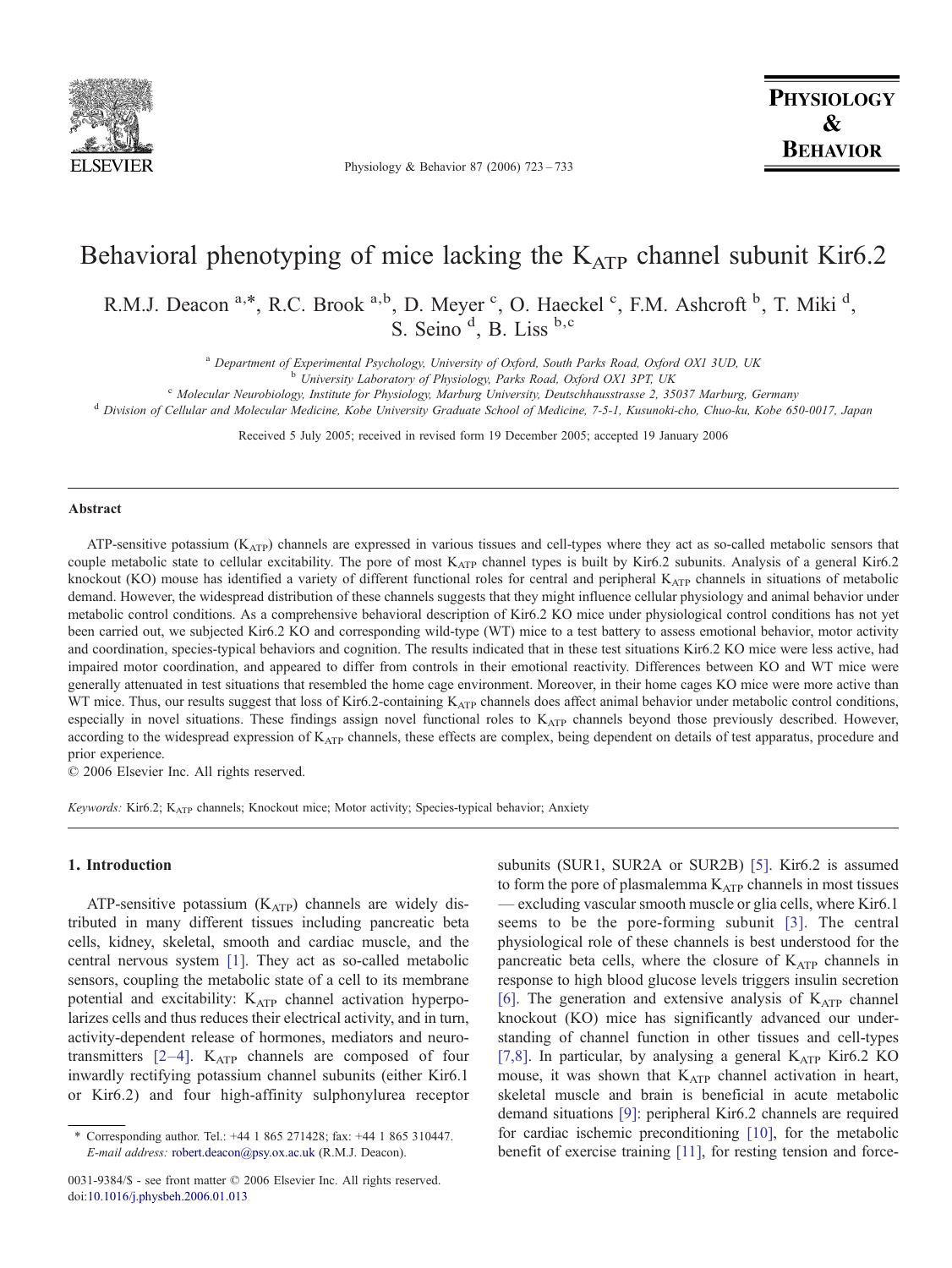depression of skeletal muscle during fatigue [\[12,13\],](#page-10-0) as well as for adaptation to stress [\[14\]](#page-10-0). In the brain, Kir6.2 KO studies demonstrated that hypothalamic Kir6.2 channels are required for hypoglycaemia-induced glucagon secretion [\[15\]](#page-10-0), and that  $K_{ATP}$  channel activation in the substantia nigra pars reticulata prevents seizure propagation during hypoxia [\[16\].](#page-10-0) In addition, activation of  $K<sub>ATP</sub>$  channels in response to acute metabolic stress is neuroprotective for hippocampal neurons [\[17\].](#page-10-0) In contrast, under chronic metabolic stress KATP channel activation is not beneficial, but triggers selective degeneration of dopaminergic neurons [\[18\].](#page-10-0) In contrast to these important functional roles of peripheral and central Kir6.2-containing  $K_{ATP}$  channels in metabolic demand situations that have been clarified by analysing a general Kir6.2 KO mouse, it is less clear whether KATP channels are activated under physiological control conditions, and whether they contribute to general physiological functions and animal behaviors. To address this question, we analysed the behavioral phenotype of a general Kir6.2 KO mouse, focussing on behaviors reflecting emotionality, motor ability, species-typical behavior and cognition.

#### 2. Materials and methods

To facilitate presentation, tests are grouped according to their primary purpose (emotionality, motor, species-typical and cognitive) although, by the multi-deterministic nature of behavior, these categories cannot always be mutually exclusive. The open field, for example, is sensitive to both basal activity and emotionality. For readers unfamiliar with these tests, a brief explanation is given at the head of each section. Testing continued for six months altogether; two tests (burrowing, static rod) being repeated at the end of the six-month long test series to confirm the persistence of the phenotype. Chronologically, the order of testing was: open field, successive alleys, static rods 1, inverted screen, horizontal bar, burrowing 1, nest construction, rotarod, weight lifting, hyponeophagia 1, hyponeophagia 2, burrow 2, spontaneous activity, burrow 3, spontaneous alternation, static rods 2. At least 24 h separated each test. Three additional tests, basal home cage activity, the plus-maze and light–dark box, were carried out on separate cohorts of mice.

# 2.1. Subjects

Kir6.2 knockout (KO) and Kir6.2 wild-type (WT) mice with a mixed genetic background of C57BL/6 and 129Sv [\[19\]](#page-10-0) were back-crossed for four generations with C57BL/6 strain mice before arriving in Oxford to form a breeding stock in 1999. Wild-type mice  $(Kir6.2+/+)$  of the same genetic background were maintained in a separate colony. DNA for genotyping was extracted from ear-punches utilizing the DNA Mini kit (Qiagen). Genotyping was performed via PCR and gel-electrophoresis (2% TAE-agarosegels) using the following set of primers: Forward: TAG GCC AAG CCA GTG TAG TG, Reverse-KO: GGA GGA GTA GAA GTG GCG C, Reverse-WT: GCC CTG CTC TCG AAT GTT CT. For homozygote Kir6.2 KO mice, a PCR band of 386 bp was amplified, for Kir6.2 WT, PCR product was 222 bp, for heterozygote mice both PCR amplificates

were derived from genomic DNA. PCR was carried out in 25μl reactions in a GenAmp9600 thermocycler utilizing about 20 ng genomic DNA as template, 25pmol each primer, 160μM each dNTP, and Invitrogene TaqPolymerase and buffers. PCR conditions: 94 °C for 3min, followed by 30 cycles: 94°C for 30 s, 60 °C for 60 s, 72 °C for 60 s, final extension 72 °C for 7min.

Mice used in the present experiments were about three months old when testing began. Forty-two mice in total were tested; 10males and 11 females of both WT and Kir6.2 KO. They were housed in same-sex littermate groups of 2–6 in transparent plastic cages on aspen wood chip bedding, in a temperature and humidity controlled room on a 12 h light–dark cycle (lights on at 0600). Food and water were always available (except before tests such as hyponeophagia, see below). Each cage had a cardboard tunnel and shelter. Nesting material (a "Nestlet", a square of pressed cotton) and a small amount of forage mix (sunflower seeds, maize, dried banana, wheat, hemp, linseed) were given once a week after cage cleaning.

An additional cohort of mice (10 male WT, 11 male KO, 8 females each WT, KO) was tested on the plus-maze and the light–dark box in Marburg, Germany, because an attempted plus-maze experiment in Oxford had suffered a floor effect (virtually no mice of either genotype had ventured on to the open arms), and a light–dark box was not available in Oxford at that time. These mice (and those for home cage activity test) were from the same Oxford breeding colony, similar age, and kept under similar conditions as in Oxford. Experiments in Oxford were conducted in accordance with the UK Animals (Scientific Procedures Act), 1986, and experiments in Marburg in accordance with the regulations of the Regierungspräsidium Giessen, Germany.

# 2.2. Emotionality tests

All these ethologically based tests are analogues of the natural environment, where small rodents avoid areas where they would be more likely to encounter predators. The plusmaze measures the tendency of mice to remain in the closed, protected, maze arms. The successive alleys apparatus is similar, but eliminates the ambiguous central area of the plus-maze. The light–dark box analyses the conflict between a mouse's tendency to explore a novel environment versus the aversive properties of a brightly lit area. Hyponeophagia measures the reluctance of mice, depending on their anxiety level, to eat a novel food in a novel situation. A battery of tests was used, as a study on different mouse strains indicated that different test paradigms tax different aspects of anxiety, suggesting that a battery of different tests should be used in studies of anxietyrelated behavior [\[20\]](#page-10-0).

# 2.2.1. Elevated plus-maze

This was made of black painted wood, based on the design of Lister  $[21]$ . Two opposing arms of the  $+$  shaped maze were enclosed by 30cm high clear acrylic walls, the other two arms were open with 0.5cm rims. All arms were 5cm wide. The apparatus was elevated 50cm from the floor by a stand. A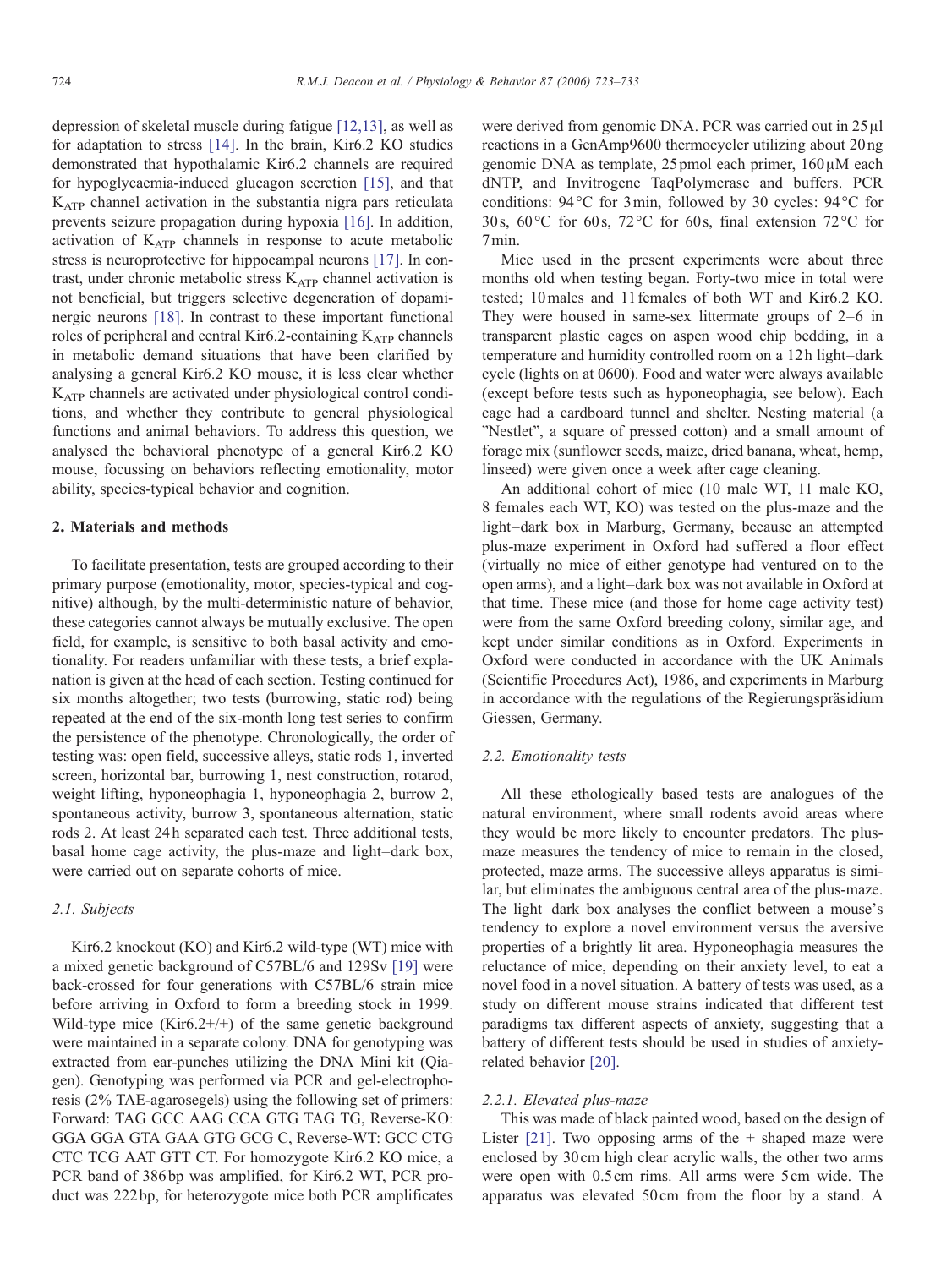mouse was placed on to the middle of the central square, facing the open arms. Over 5min, the number of entries into, and the time spent, on open and closed arms were measured by a manually operated electronic timer. Time on the central square was measured indirectly by subtraction. Any faecal boli was counted.

For this and other tests that exposed successive mice to the same test apparatus, faecal boli and urine were removed after each mouse, and the apparatus was cleaned with a moist, followed by a dry tissue. Males and females were tested at separate times. Before testing began, non-experimental mice were placed on the apparatus, which was then cleaned. The aim was for the apparatus to have a weak odour of mice, to facilitate exploration, with no local odour concentrations that might provide distraction.

# 2.2.2. Successive alleys

This is an extended linear version of the plus-maze. It has four successively joined alleys that are designed to be increasingly anxiety-provoking: the walls become lower, the paintwork changes to grey, then white, and the alleys become narrower and more exposed (for details see Ref. [\[22\]\)](#page-10-0). The mouse was placed into the first, "safe" black alley with high walls and allowed 5min to choose whether to explore the three further alleys. The number of entries in to, and time spent on, each alley was manually recorded by an electronic timer.

#### 2.2.3. Light–dark box

The wooden apparatus [\[23\]](#page-10-0) consisted of an open whitepainted compartment  $30 \times 20 \times 20$  cm, with a transparent acrylic panel on one side to facilitate observation of the mouse. This was separated by a partition (with a  $3 \times 3$  cm door) from a dark box (painted black with a lid)  $15 \times 20 \times 20$  cm. The aversiveness of the white compartment was increased by additional was placed in the middle of the dark side facing away from the door. Placing in the illumination, a 60W anglepoise lamp placed 45cm above the centre of the floor. The mouse dark adds an emergence component to the test, and reliably detects anxiolytic and anxiogenic effects [\[24,25\].](#page-10-0) The latency to cross (all four feet) to the light side, time spent on the dark side (all four feet), and the number of entries into the light side were measured for the 5-min test duration. The number of faecal boli and the presence/absence of urination were also recorded.

#### 2.2.4. Hyponeophagia 1

Mice were restricted to 1 g food each overnight. The cage bedding was changed to reduce coprophagia and remove any uneaten forage mix. Next morning, mice were individually placed on a stainless steel sheet with a food well (12mm diameter, 10mm high) filled with 1: 1 water: full cream sweetened condensed milk. The mouse was contained by a translucent 2l plastic jug 17cm diameter, 15cm high, placed upside down on the sheet with the spout of the jug over the food well, thus directing the mouse's nose to the milk. The latency to start properly drinking  $(>=2$  s continuously) was measured by a stop clock. If the mouse failed to drink in 120 s it was put in a holding cage and tried again after the next mouse. Up to three 120 s tests were given per mouse. Mice that had drunk milk were put in a further separate holding cage to avoid social transmission of a food preference to untested mice.

#### 2.2.5. Hyponeophagia 2

This was similar to hyponeophagia test 1, but the food was scattered all over the floor so that even inactive mice would instantly be aware of it; it was suspected that KO mice might have been slower to drink in hyponeophagia 1 because they were less active. Male mice (females were not used as so few drank before the cut-off time in the first test) were totally food deprived overnight (as the latencies had been long in the previous test) and placed individually in a transparent plastic box  $(26 \times 16 \times 17$  cm). The floor was scattered with 25 g of chopped nuts (peanuts, almonds, walnuts) different to those in the forage mix they received as environmental enrichment. The latency until the mouse ate was noted  $(>\frac{3}{5}$  s of continuous eating, holding a nut in the forepaws).

#### 2.3. Motor tests

#### 2.3.1. Basal home cage activity

Basal home cage activity of mice was monitored over 24 h by using an infrared motion detector ("mouse-E-motion") [\(http://](http://www.infra-e-motion.de) [www.infra-e-motion.de](http://www.infra-e-motion.de)) attached to each home cage, with a sampling frequency of 1Hz and a bin size of 4min. Ten mice were monitored in parallel. Each animal was tested twice within 14days and mean data were used for analysis.

#### 2.3.2. Open field

The open field measures both, basal activity (squares crossed) and directed exploration (rears) both of which can be influenced by anxiety, which is more directly measured by emotional elimination scores (defaecation). The open field was a grey PVC arena,  $50 \times 30 \times 18$ cm, divided into  $10 \times 10$ cm<sup>2</sup> squares. Each mouse was placed in a corner square, facing the walls, and observed for 3min. Measures taken were the total number of squares crossed, the latency to the first rear, the total number of rears, the number of faecal boli and the presence of any urine.

## 2.3.3. Spontaneous exploration

An environment that resembled the home cage as much as possible was devised, reducing even further the minimal anxiety present in the open field. It was adapted from Ref. [\[26\].](#page-10-0) The spontaneous exploration test consisted of a narrow alley, which was designed to be less anxiogenic than the wider open field, and was moreover lined with bedding from the home cage to make it even less likely to provoke anxiety. The floor of a grey wooden alley  $69 \times 10 \times 30$  cm (formed from the goal arms of the T-maze used for spontaneous alternation, see below) was marked off into three 23 cm sections and covered to a depth of 1–2cm with soiled home cage bedding from the cage of the mouse to be tested. Each mouse was placed at one end of the alley facing the wall and the number of sections crossed in 5min was counted, also the latency to first reach a distance of one body length from the end opposite the start.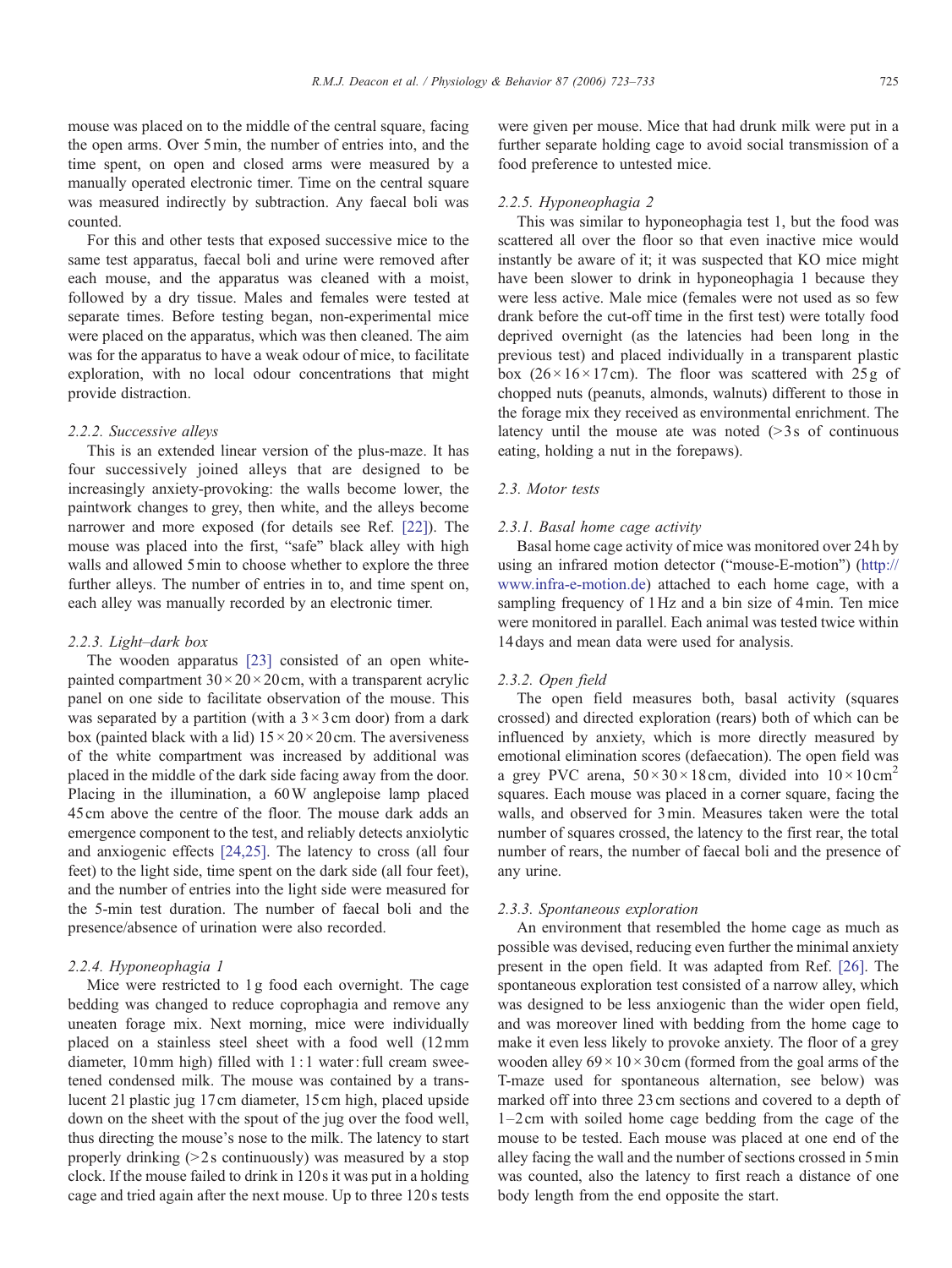# 2.3.4. Static rods 1

The static rods measure motor coordination ability on a static substrate, a series of thin rods. A clamp mounted on a bench 40cm above the floor was used to support a wooden balancing rod, 60cm long, in a cantilevered manner, the rod projecting out from the bench. Three diameters of rods were used: 35mm, 22mm, and 9mm, in a sequence starting with the widest. Soft padding was provided to cushion any falls. Each mouse was placed 2cm from the protruding end of a rod, facing away from the bench, and the time to orientate (turn around 180°, while remaining upright, to face away from the open end) on each rod was measured, also the transit time to run the rod and reach the shelf. In this situation, mice naturally and reliably turn around and move along the rod to the supporting shelf. If the mouse failed to remain upright on the rod before orienting or transiting, or fell, it was assigned a cut-off score of 180 s. Mice failing to orientate while upright, or transit the rod before falling, were also assigned values of 180s (the maximum test duration) on that and subsequent rods, as it was assumed they would almost certainly fall from a smaller rod.

# 2.3.5. Static rods 2

This was run much later (six months) than the first test, to check the persistence of the coordination deficit, especially as the rotarod results suggested that the coordination deficit seen on the first static rods test had been lost. It was run as static rods 1, but only the intermediate (22mm diameter) rod was used.

# 2.3.6. Inverted screen

The inverted screen mainly measures strength, as little coordination is required to support the body by gripping the screen with all four feet. The inverted screen was a  $43 \times 43 \text{ cm}^2$ wire grid, framed by a 4cm deep wooden beading. The grid was formed of 12mm squares of 1mm diameter wire. The mouse was placed in the centre of the screen, which was then smoothly inverted and held 30cm above a soft surface. The time at which the mouse fell was recorded, to a maximum of 1min.

# 2.3.7. Rotarod

The rotarod measures coordination on a rod rotating about its long axis. An accelerating rotarod (Ugo Basile, Italy, model 7650) was modified to have a start speed of 2.5 r.p.m. and an acceleration rate of 20r.p.m./min. A mouse was placed on the moving rod, which was accelerated after 10 s, and the time to a fall noted. The time from the start of acceleration until when the mouse fell was noted, up to 180s maximum time. If a mouse fell off before the acceleration phase the time was noted and it was re-tested after a few seconds rest, for three trials maximum. The longest time the mouse stayed on was the test score.

## 2.3.8. Weight lifting

The weight lifting test allows better quantification of strength, as the mouse is allowed to grasp a series of increasingly heavy weights. Each weight consisted of a number of links (from one to five) cut from a light metal chain, with one end of the chain wired to a ball of thin wire. Mice held by the tail just above this ball spontaneously lifted it with their front paws. Lifting the weight off the bench for 3s was the criterion; if this was achieved the mouse was tested on the next heaviest weight after the other mice in the cage had been tested. Testing continued until two failures to hold a weight for 3s, the longest hold being recorded. A final total score was calculated as the product of the number of links in the heaviest chain held for the full 3 s, multiplied by the time (s) it was held. If the heaviest weight was dropped before 3s an appropriate intermediate value was calculated. Thus a mouse holding a 5-link weight for 3s, but unable to lift a 6-link weight, was assigned a score of  $(5 \times 3)$ =15. If it held the 6-link weight for 1s, it scored  $(5\times3)+(1)=16$ . The five weights weighed (g) respectively: 18, 32, 47, 60 and 74.

## 2.3.9. Horizontal bar

The horizontal bar measures strength, particularly of the forelimbs, but performance can also be influenced by the motor coordination of the mouse. The bar was a brass rod 2mm thick, 38cm long, held 49cm above the padded bench surface by supporting columns at each end. Each mouse, held by the tail, was placed at the centre of the rod and allowed to grasp the bar with its forepaws. It was left holding the bar for a maximum of 30s or removed if it reached an end column. Either of these resulted in the maximum score of 5; falls at earlier times received a graded score from 1 (5s or less on the bar) to 4 (21s or less).

# 2.4. Species-typical behavior and cognition

#### 2.4.1. Nest construction

Nest construction and burrowing (digging material out of a tube) are both profoundly inhibited by lesions of the hippocampus [\[27\]](#page-10-0). These tests, being conducted in the home cage, involve minimal stress and anxiety, so would be expected to be relatively insensitive to a genotype displaying increased emotionality. Mice were individually housed overnight, with a square of pressed cotton ("Nestlet", Datesand Ltd., Manchester, UK), which they could tear up to form a nest. Nests were rated the next morning according to the following schema, and any untorn Nestlet was also weighed:

- 1. Nestlet not noticeably touched (>90% intact).
- 2. Nestlet partially torn up (50–90% remaining intact).
- 3. Mostly shredded but no identifiable nest site:  $\leq 50\%$  of the Nestlet remains intact but  $\langle 90\%$  is within a quarter of the cage floor area, i.e. material is not gathered into a nest but spread around the cage.
- 4. An identifiable, but flat nest:  $>90\%$  of the Nestlet is torn up, the material is gathered into a nest within a quarter of the cage floor area, but the nest is flat, with walls  $\leq$  mouse body height (curled up on its side) on  $>50\%$  of its circumference.
- 5. A (near) perfect nest:  $>90\%$  of the Nestlet is torn up, the nest is a crater, with walls  $\geq$  mouse body height on  $\geq$  50% of circumference.

# 2.4.2. Burrow 1, 2 and 3

Mice spontaneously empty a tube filled with virtually any material placed into their cage, whether these are food pellets or even soiled cage bedding [\[28\]](#page-10-0). Food pellets were used in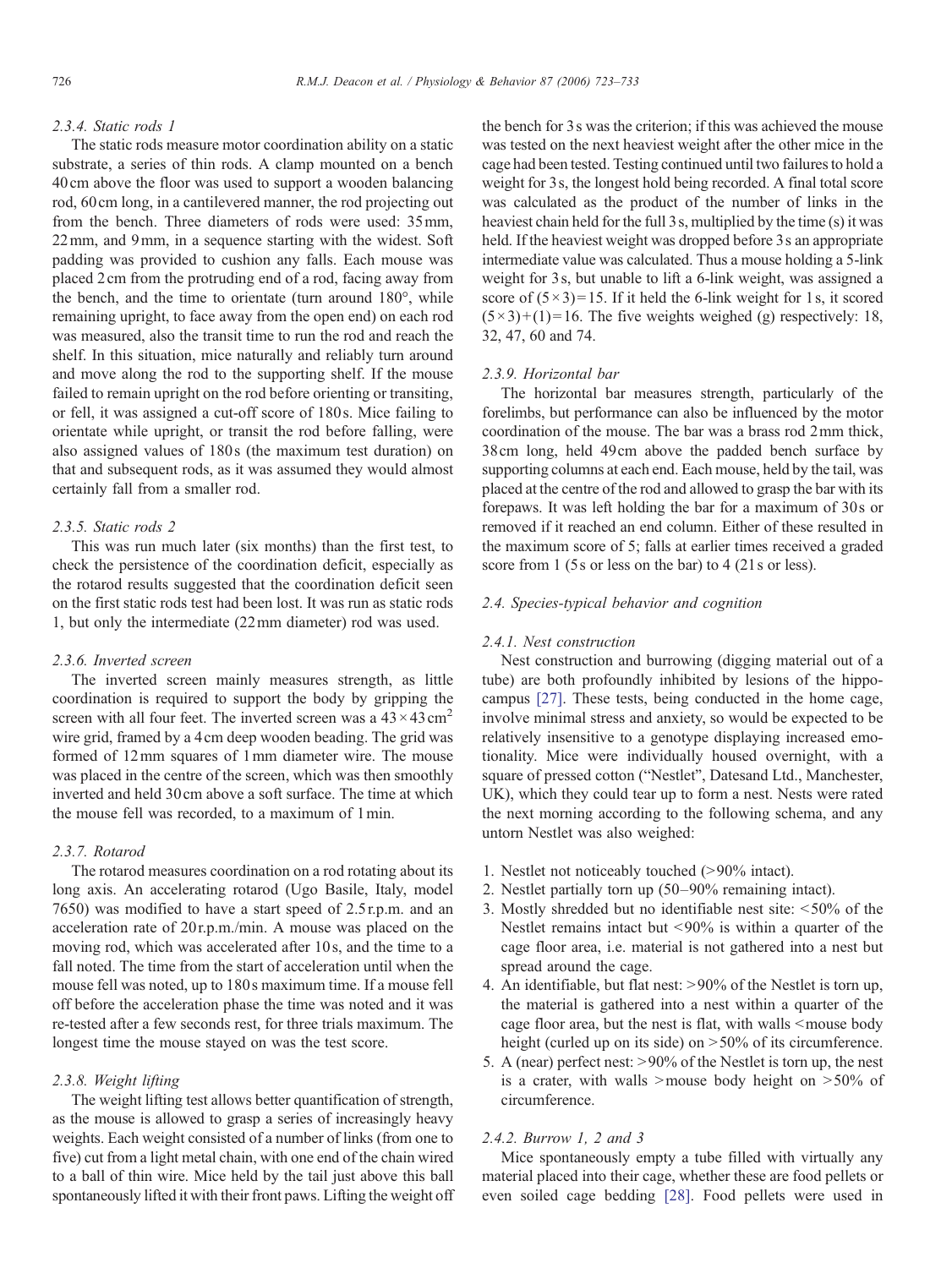<span id="page-4-0"></span>Table 1 KO mice compared with WT on the plus-maze (males and females)

| Measure                   | Wild-type             | Knockout             |        |
|---------------------------|-----------------------|----------------------|--------|
| Time closed arms (s)      | $105.5 \pm 8.8$       | $66.7 \pm 9.3$       | 0.0047 |
| Time open arms (s)        | $96.3 \pm 14.7$       | $158.3 \pm 15.6$     | 0.0068 |
| Time central square (s)   | $98.2 \pm 8.41$       | $73.0 \pm 8.92$      | 0.048  |
| Entries closed arms       | $5.0$ [ $5.0 - 8.0$ ] | $5.0$ [4.8-7.3]      | 0.87   |
| Entries open arms         | $7.63 \pm 0.7$        | $5.33 \pm 0.7$       | 0.023  |
| Latency open arm (s)      | 4.0 $[1.3 - 17.0]$    | $1.0$ $[1.0 - 10.5]$ | 0.09   |
| Defaecation (no. of boli) | $0.0$ [0.0-0.0]       | $0.0$ $[0.0-2.0]$    | 0.58   |

Values are means $\pm$  SEM, or medians and interquartile ranges [IQR] for nonparametric data.

burrowing test 1. Plastic tubes 20cm long, 6.8cm diameter, closed at one end and elevated 3cm at the other end by two 50mm machine screws, were each filled with 200g of food pellets. At least 2 h before the end of the light phase, each mouse was placed into an individual cage with a full tube. Measurements of the amount of food pellets burrowed, i.e. displaced from the tube, were taken 2h later just before the dark phase, and subsequently overnight.

Like the second static rods test, burrow 2 test was run towards the end of the test series to confirm that the phenotypical difference seen in burrow 1 was still present. The tubes were filled with food pellets, and the test was run exactly as the first burrowing test. For burrow 3 tests, the burrows were now filled with 90g of fresh aspen wood chips, as used for normal cage bedding, to minimise the novelty of the substrate. The test was only run for 2h, as by then the controls had emptied almost all the chips.

#### 2.4.3. Spontaneous alternation

Spontaneous alternation measures working memory and cognition as mice have an innate tendency to explore their environment in a systematic way. Successful exploration depends on the ability to remember, and avoid, places recently visited. Both alternation and species-typical behaviors are sensitive to hippocampal dysfunction. Test was run in a grey painted wooden T-maze. Each arm was  $30 \times 10 \times 29$  cm. The central choice area was divided by a partition, which extended 7cm into the start arm, allowing only one goal arm to be sampled on the first phase of a trial. A mouse was placed into the start arm; after it had entered one of the goal arms a guillotine door was shut, confining it there for 30s. The central partition was then removed and the mouse replaced in the start arm with the goal arm doors raised. The criterion of alternation was for all of the mouse (including tail) to enter the opposite arm to that sampled. To facilitate running, the floor of the maze was covered with mixed litter from the two or three home cages of the particular sex/genotype that was being tested. The intertrial interval varied greatly depending on the overall performance of the squad, but approximated 15min. A maximum of 90s sample or choice time was allowed. The proportion of alternations was calculated separately from failed  $(>90s$  without entering a goal arm) trials.

## 2.5. Data analysis and presentation

When the data distribution permitted (i.e. it fulfilled the criteria of normality and equality of variance) two-way ANOVAs were performed using gender and genotype as factors. Otherwise, if there were no sex differences by pairwise comparisons, the male and female data were pooled and pairwise genotype comparisons made. The t-test was used for comparisons of parametric data, the Mann–Whitney test for non-parametric tests (both 2-tailed). (In the Results, mean± SEM values are shown for the former, median [Interquartile Range] for the latter). Fisher exact or Chi-square tests were used for nominal data.  $P$  values < 0.05 were considered as statistically significant.

# 3. Results

There was no difference between the body weight of KO and WT mice (at 10–11 months age). A two-way ANOVA showed an effect of sex:  $F(1, 38) = 19.376$ ,  $P \le 0.001$ , but not of genotype nor an interaction (both  $P>0.5$ ). Mean weight of males was 34.1g and females 28.4 g.

## 3.1. Emotionality tests

#### 3.1.1. Plus-maze

Many of the KO mice fell  $(n=3)$  or jumped off  $(n=5)$  the maze. Two mice that jumped off a second time were excluded from the experiment. All WT mice stayed on the maze.

KO mice spent less time than WT in the closed arms of the plus-maze, and more time on the open arms (Table 1). Two-way ANOVA showed a significant effect of genotype:  $F(1, 32)$  = 9.24,  $P= 0.0047$ . KO mice also spent less time in the central square:  $F(1, 32)=4.25$ ,  $P=0.048$ . Correspondingly, they spent more time in the open arms:  $F(1, 32) = 8.37$ ,  $P= 0.0068$ . There were no gender or genotype differences in closed arm entries, but KO mice made slightly fewer open arm entries:  $F(1, 32) = 5.67$ ,  $P= 0.023$ . KO mice tended to have a lower latency to enter an open arm, but this was not significant. Neither gender nor the genotype × gender interaction was significant for any measure.

#### 3.1.2. Successive alleys

All mice spent most time in the fully enclosed black alley 1 (see Table 2). Data for alleys 3 and 4 are not presented as so few mice ventured that far. The WT mice spent significantly more time than KO in alley 2, and this is also reflected by an increased number of entries into alleys 1 and 2.

#### 3.1.3. Light–dark box

KO mice were slower to move to the light side, made fewer entries into the light and produced more faecal boli (see [Table](#page-5-0) [3\)](#page-5-0). The time KO and WT spent on the dark side was not significantly different.

| Table 2                                                                          |  |
|----------------------------------------------------------------------------------|--|
| Time and entries into each alley of the successive alleys (male and female mice) |  |

| Alley           | Wild-type       | Knockout      |        |
|-----------------|-----------------|---------------|--------|
| 1: Time $(s)$   | $165$ [155-176] | 180 [170-180] | 0.017  |
| 1: Entries      | $2$ [1-3]       | $0 [0-2]$     | 0.0017 |
| $2:$ Time $(s)$ | $15 [4 - 25]$   | $0$ [0-10]    | 0.0048 |
| 2: Entries      | $2$ [1-3]       | $0.0 - 21$    | 0.0027 |

Values are medians and interquartile ranges [IQR].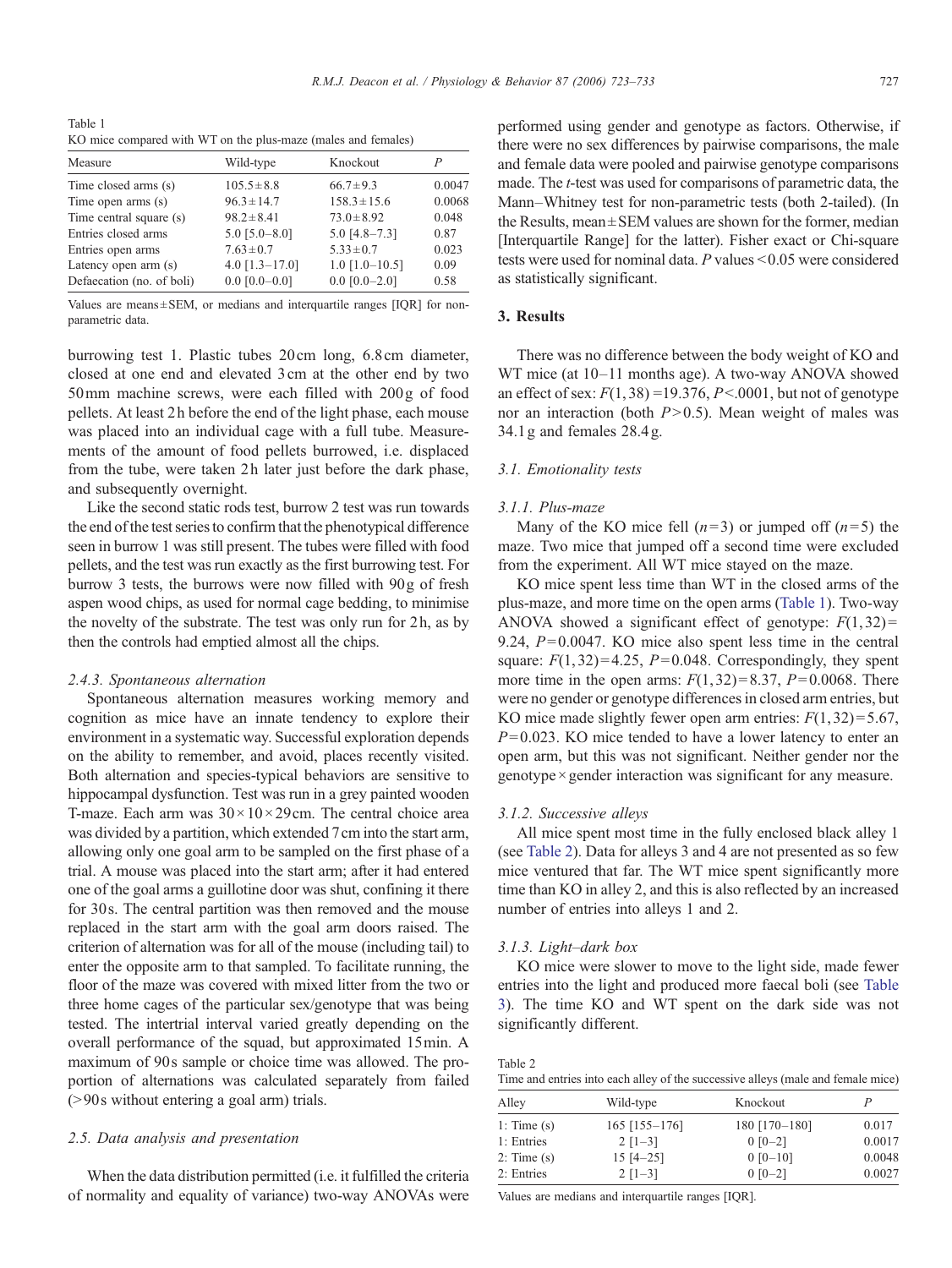<span id="page-5-0"></span>Table 3 Behavior of KO and WT mice (both sexes) in the light–dark box

| Measure                   | Wild-type         | Knockout           |        |
|---------------------------|-------------------|--------------------|--------|
| Latency to light side (s) | $11.0$ [5.0-18.8] | $31.0$ [12.5-79.0] | 0.0029 |
| Duration in dark (s)      | $226.8 \pm 14.5$  | $206.6 \pm 14.5$   | 0.3    |
| Entries into light        | $5.00$ [4.0-6.0]  | $2.0$ [1.0-4.8]    | 0.0079 |
| Defaecation (no. of boli) | $0.0$ [0.0-0.8]   | $1.0$ [0.0-2.8]    | 0.05   |

Values are means $\pm$  SEM or medians and interquartile ranges [IQR] for nonparametric data.

# 3.1.4. Hyponeophagia

Hyponeophagia 1: The data were non-parametric and thus could not be analysed by two-way ANOVA, so pairwise comparisons were performed with the Mann–Whitney  $U$  test. There was a large sex difference; most females showed a ceiling effect, not drinking within the maximum test time of 360 s. Pooling KO and WT, the median and interquartile latency values (s) were: females, 360 [56–360]; males, 68 [12–313] ( $P=0.0155$ ). There was no significant difference between the KO and WT females due to the ceiling effect. However, male KO mice were significantly slower than male WT to drink (see Fig. 1).

Hyponeophagia 2: Only male mice were tested due to the ceiling effect observed for females in hyponeophagia 1 test. KO mice were now very much quicker than WT to begin eating (see Fig. 1).

# 3.2. Motor tests

#### 3.2.1. Basal home cage activity

A two-way analysis of variance on the 24h motor activity counts showed an effect of genotype:  $F(1, 41) = 50.29$ ,  $P \le$ 0.0001, and of gender:  $F(1, 41) = 12.97$ ,  $P=0.0008$ , but no genotype–gender interaction. Wild-type males gave significantly lower mean counts  $(8361 \pm 637 \text{ SEM})$  than wild-type females  $(11,213 \pm 1244$  SEM). KO mice were significantly more active



Fig. 1. (Male) KO mice were slower to drink milk from a food well, but quicker to eat nuts from the cage floor. Values are medians and interquartile ranges (s).  $*P<0.05$ , WT versus KO.

than wild-type (about 1.7-fold), giving mean scores of  $14,498 \pm$ 486 (males) and  $18,424 \pm 1169$  (females). Thus, the loss of Kir6.2 channels increased activity proportionately to gender.

#### 3.2.2. Open field

The KO mice were significantly less active than WT, crossing fewer squares, making fewer rears and being slower to make their first rear (see Fig. 2A). WT emotional elimination (defaecation and urination) scores were low, those of the KO mice being slightly (non-significantly) higher. Two-way ANOVA showed significant effects of genotype on squares crossed:  $F(1,38)$  = 8.69,  $P= 0.0054$ , and on rears:  $F(1, 38)=13.91$ ,  $P= 0.0006$ . There were no significant effects of sex or sex  $\times$  genotype on either measure. A pairwise comparison showed that KO mice were slower to make their first rear than WT mice.



Fig. 2. A: Kir6.2 KO mice (both sexes) were much less active than WT controls on all measures of activity in a novel open field. Values are mean ± SEM for squares crossed and rears; rear latencies are medians and interquartile ranges.  $*P<0.05$ , WT versus KO. B: Activity (crossings) when mice were tested in a novel alley but on familiar home cage bedding. KO females made more crossings of designated areas than their same-sex controls. Values are mean  $\pm$  SEM. There was also a group  $\times$  sex interaction: female KO mice were more active.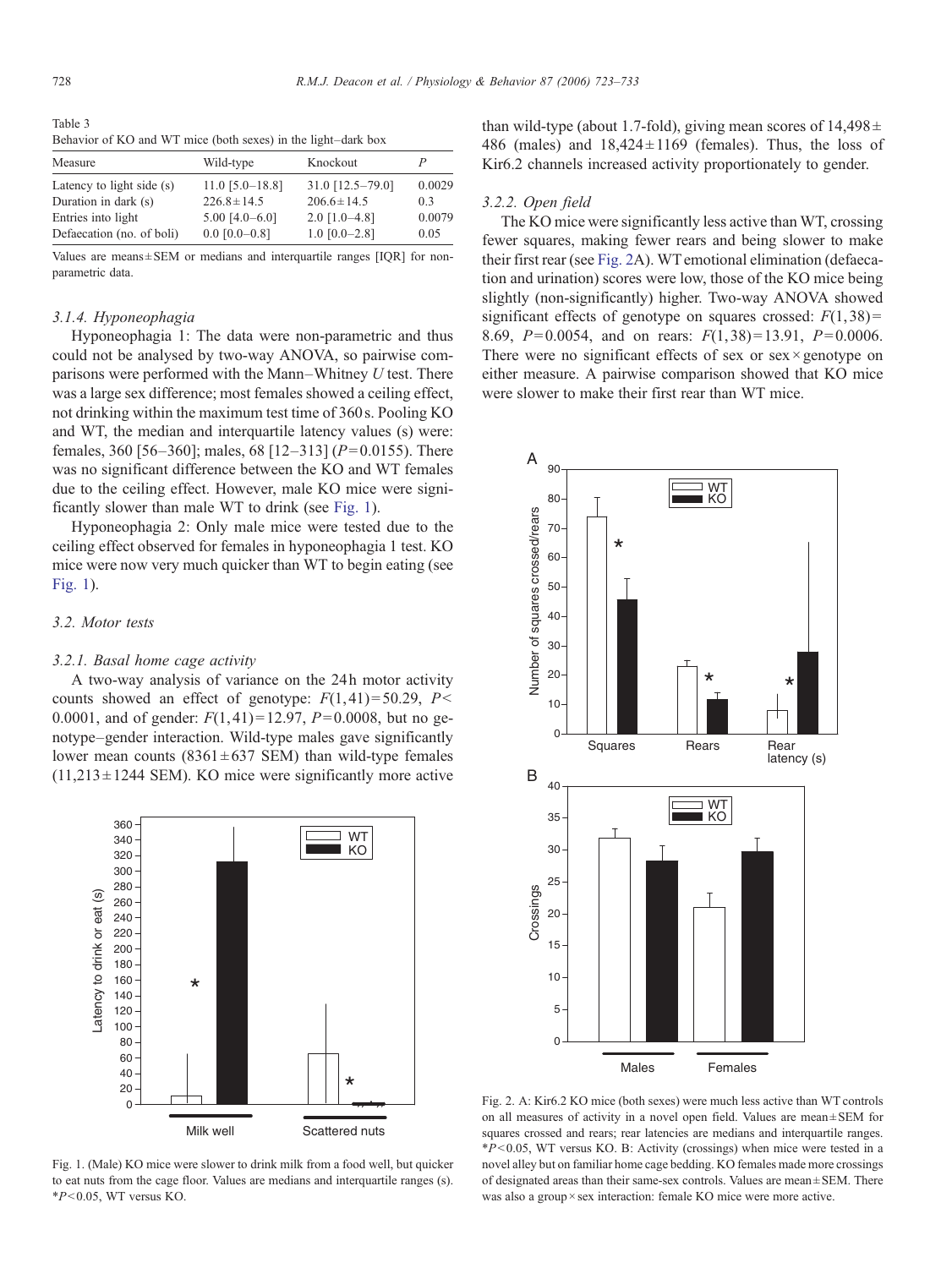Table 4 Median [IQR] values for orientation and transit times for rods  $1-3$ 

| Measure               | Wild-type    | Knockout       | P     |
|-----------------------|--------------|----------------|-------|
| Rod 1 orientation (s) | $7 [5 - 16]$ | $24 [8 - 180]$ | 0.007 |
| Rod 1 transit $(s)$   | $30$ [16-78] | $180$ [41-180] | 0.007 |
| Rod 1 fall            | 0/21         | 3/21           |       |
| Rod 2 orientation (s) | $12 [9-17]$  | 180 [23-180]   | 0.005 |
| Rod 2 transit $(s)$   | $16$ [12-21] | 180 [37-180]   | 0.001 |
| Rod 2 fall            | 3/21         | 11/21          | 0.020 |
| Rod 3 orientation (s) | 180 [12-180] | 180 [180-180]  | 0.019 |
| Rod $3$ transit $(s)$ | 180 [21-180] | 180 [180-180]  | 0.008 |
| Rod 3 fall            | 10/21        | 19/21          | 0.006 |

Mice (both sexes) were successively tested from rod 1 (the largest) to rod 3 (the smallest). The proportion of mice falling from each rod is also shown.

#### 3.2.3. Spontaneous exploration

There was no significant difference between the WT and KO mice in the latency to initially run the length of the alley; values were (s)  $8$  [7–[11\]](#page-10-0) and  $9$  [7–[12\],](#page-10-0) respectively. In terms of total line crossings, however, females were less active, especially WT (see [Fig. 2](#page-5-0)B). In contrast to other tests, within females at least, KO were more active than WT. A two-way ANOVA revealed no significant effect of group, but there was an effect of sex,  $F(1, 38) = 4.95$ ,  $P= 0.0321$ , and a group × sex interaction,  $F(1, 38) = 8.39, P = 0.0062.$ 

# 3.2.4. Static rods 1

KO mice were markedly impaired on this task (see Table 4); they were slower to orientate away from the open end of each rod and to run (transit) along them, and more fell off.

## 3.2.5. Static rod 2

The KO mice were once again, six months later, less competent than the WT animals. Although not significantly impaired on initial orientation on rod 2, their transit time was significantly higher; median values (s) were 33 [18–59] for WT and 180 [123–180] for KO ( $P \le 0.0001$ ). Also more KO mice fell off the rod than did WT  $(13/21)$  and  $1/21$ , respectively,  $P<0.0001$ ).

# 3.2.6. Inverted screen

There were no group differences on this relatively undemanding task; all mice held on for 60 s.

#### 3.2.7. Rotarod

There was no impairment in the KO mice. The group medians for time (s) on the rod ranged from 72 to 97 s, well within the cut-off of 180s. A two-way ANOVA revealed no effect of genotype, sex or interaction (all  $P$  values > 0.1).

Table 5 Median [IQR] values for the weight (g) burrowed in test 1 (male and female mice)

| Burrow duration | Wild-type     | Knockout       |          |
|-----------------|---------------|----------------|----------|
| 2 <sub>h</sub>  | 94 [59-137]   | $6$ [2-34]     | < 0.0001 |
| Overnight       | 200 [194-200] | $124$ [34-164] | < 0.0001 |

#### 3.2.8. Weight lifting

Unusually, the females scored higher than males. ANOVA revealed a significant effect of sex,  $F(1, 38) = 21.18$ ,  $P \le 0.0001$ , but no significant effect of genotype nor an interaction. Mean  $\pm$ SEM scores were: females  $10.3 \pm 0.4$  and males  $7.9 \pm 0.4$ .

# 3.2.9. Horizontal bar

The KO mice were impaired. The difference between the performance scores of the groups just failed to attain statistical significance (median  $\pm$  IQR: WT 5 [\[5\]](#page-10-0); KO 5 [\[3](#page-10-0)-5]. However, the proportion of mice that fell from the bar was significantly greater in the KO group  $(8/21)$  than in the WT  $(1/21)$  (Fisher exact test  $P = 0.021$ .

# 3.3. Species-typical behavior and cognition

## 3.3.1. Nest construction

There were no significant differences between groups. Both made good nests (median score WT 4.5, KO 4.0) and left very little of the Nestlets unshredded (median weights  $(g)=0$  for both WT and KO).

# 3.3.2. Burrow 1

Most WT mice emptied approximately half the tube contents in 2h and the rest overnight (see Table 5 and Fig. 3). KO mice burrowed very little in 2h but emptied over half of the tube overnight.

## 3.3.3. Burrow 2 and 3

The second burrowing test, again using food pellets  $(200 g)$ , showed that the deficit in the KO mice seen in the first burrowing test at the start of behavioral testing was still present, if indeed not greater (Fig. 3). However, when wood chips (90 g) were presented in the burrows in test 3 this difference was much smaller, although still significantly different.



Fig. 3. Kir6.2 KO mice (of both sexes) burrowed many fewer food pellets from a tube than WT controls, but when wood chips were substituted for pellets, this difference was considerably reduced. Values are medians and interquartile ranges (s).  $*P<0.05$ , WT versus KO.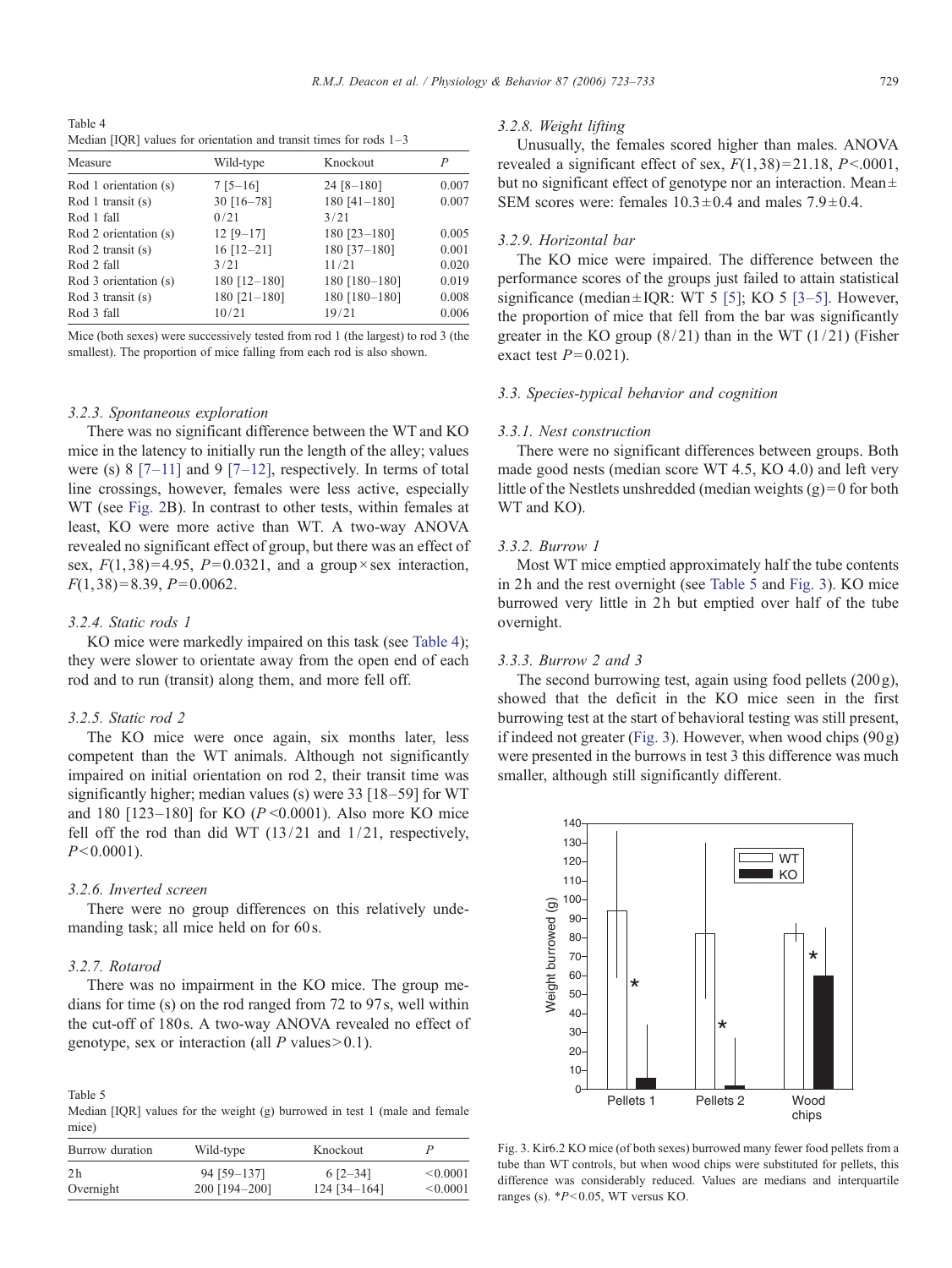## 3.3.4. Spontaneous alternation

WT mice alternated at a high rate  $(90.9 \pm 2.2\%)$  and KO mice at a lower rate  $(77.1 \pm 3.7\%)$  (means $\pm$ SEM), a statistically significant difference ( $P= 0.0027$ , t-test). However, KO mice were also slower to run. The median [IQR] time to run on the sample phase of the trials (choice times are not reported because of the problem of missing data due to failure to run on some samples) was 22.4 [16.4–32.9] s (KO) versus 12.9 [10.0–14.4] s (control) ( $P$  < 0.0001, U test). There were also more failures to complete trials (i.e. sample or choice $> 90$ s). WT mice failed to complete  $6/110$ trials and KO 44/110 (Chi-square = 35.4,  $df=1, P<0.0001$ ).

# 4. Discussion

We have analysed the behavioral phenotype of a general Kir6.2 KO mouse in comparison to WT mice of the same genetic background. KO mice were significantly more active than WT in their home cages, but less active in the open field, impaired on the static rods and horizontal bar, as well as burrowing tests 1 and 2. The results of the open field test, light–dark box, plus-maze, successive alleys, hyponeophagia, rotarod static rods and horizontal bar suggested that Kir6.2 KO mice can differ from WT in both emotionality and motor coordination, but these changes are situationally dependent, i.e. their behavior does not suggest less anxiety or motor coordination in all situations. This is to be expected, given that test situations often differ in the type of anxiety elicited, and treatments can simultaneously increase or decrease different measures of anxiety [\[29\].](#page-10-0) The rank order of anxiety in different mouse strains has been found to vary as a function of test type in a test battery [\[20,26\].](#page-10-0)

One possible explanation might be that KO mice differ most from WT when the situation is unfamiliar. Thus the WT–KO differences were reduced when familiar wood chips were used in the third burrowing test (food pellets would be familiar, but only in the food hopper, not underfoot). The reduced activity seen in the open field was alleviated in the spontaneous exploration alley test [\(Fig. 2B](#page-5-0)), when the mice were run on bedding from their own home cage, indeed female KO mice were even more active than WT.

Although males and females gave similar results in many tests (plus-maze, successive alleys, light–dark box, open field, static rods, and rotarod) there were gender differences on the hyponeophagia 1 test. Paradoxically, in two minimally anxiogenic activity tests, namely spontaneous exploration in an alley and home cage activity, females were less active in the former and more active in the latter. At present we have no specific explanation for these differences.

Some aspects of the behavior of the KO mice seemed superficially similar to those of 129 strain mice. For example they were generally slower to act and sometimes seemed more emotional. The KO mice as well as the WT mice were backcrossed to C57BL/6 mice for four generations, thus they should possess the same genetic background. Yet it was possible that 129-related genes might still be influencing behavior. A closer comparison between the present mice and 129mice (129S2/ SvHsd), however, shows a number of differences in behavioral phenotype [\[22\]](#page-10-0). Specifically, 129 mice performed worse on the

rotarod than C57BL/6 in the latter study, whereas the Kir6.2 KO in the present work did not differ from WT. Transit times on the multiple static rods were almost always less than 60s in 129 mice, whereas the median KO value was the cut-off, 180 s. Two tests in the present experiment measured "relatively pure" locomotor activity; closed arm entries in the plus-maze [\[30\]](#page-10-0) and spontaneous exploration in the alley. Both tests are indeed very similar in apparatus and procedure. KO and WT mice did not differ on either measure; in contrast, Contet et al. reported that C57BL/6mice were almost three times more active than 129mice in the closed arms of the plus-maze. It therefore seems difficult to attribute all the WT–KO differences to 129 related gene effects [\[22\].](#page-10-0)

# 4.1. Kir6.2 KO mice often – but not always– show altered motor behavior

Assessment of motor behavior is important in interpreting any behavioral task [\[31\].](#page-10-0) Motor coordination and muscle strength were tested in several different ways to fully evaluate apparent deficits in KO mice. Motor tests that primarily measured muscle strength (the weight lifting and inverted screen) showed no deficits for KO mice. This is in accordance with previous studies of this KO mouse, showing that the force–frequency curve, the twitch, and the tetanic force of skeletal muscle, as well as basal metabolic aerobic capacity, were not significantly different between Kir6.2 KO and WT mice [\[11,12\].](#page-10-0) However, during fatigue, K<sub>ATP</sub> channels (made up by Kir6.2 and SUR2A) are normally activated, and in consequence muscle-force is depressed due to reduction of action potential amplitude — in particular in older mice (12 month) [\[13\]](#page-10-0). In addition, under the treadmill exercise-stress test, with stepwise escalating velocity and incline, Kir6.2 KO tolerated lower workload and endured shorter times of exercise stress, due to impaired cardiac responses and depleted functional reserve of heart muscle [\[14\]](#page-10-0).

Since the rotarod is similar to a treadmill (but we did not vary workload), one might expect that KO mice would also perform less well on the rotarod. But in contrast, they performed as well as WT mice (similar as for weight lifting), arguing against fatigue as a cause for the observed motor deficits in other tests. Moreover, basal home cage activity of KO mice was not reduced but significantly higher than those of WT. Possibly, the moving substrate of the rotarod provided sufficient stimulation to overcome a deficit in coordinated activity. Another explanation might be that the rotarod-situation was not entirely unfamiliar to the mice, as each housing cage was provided with a cardboard tube as environmental enrichment that was unstable when the mice jumped on it.

On the horizontal bar, and particularly the static rods, the Kir6.2 KO mice were impaired. Motor coordination is controlled by specific brain regions, in particular by basal ganglia and cerebellar circuits, where Kir6.2  $K_{ATP}$  channels are expressed [\[4,32\].](#page-10-0) The static rods – where mice were placed on a high, exposed, cantilevered rod – may also have provoked more anxiety than the rotarod where mice were placed on a rod with a large flange to each side of them. Likewise, although the inverted screen test may be easier than the horizontal bar test, it could be that the KO mice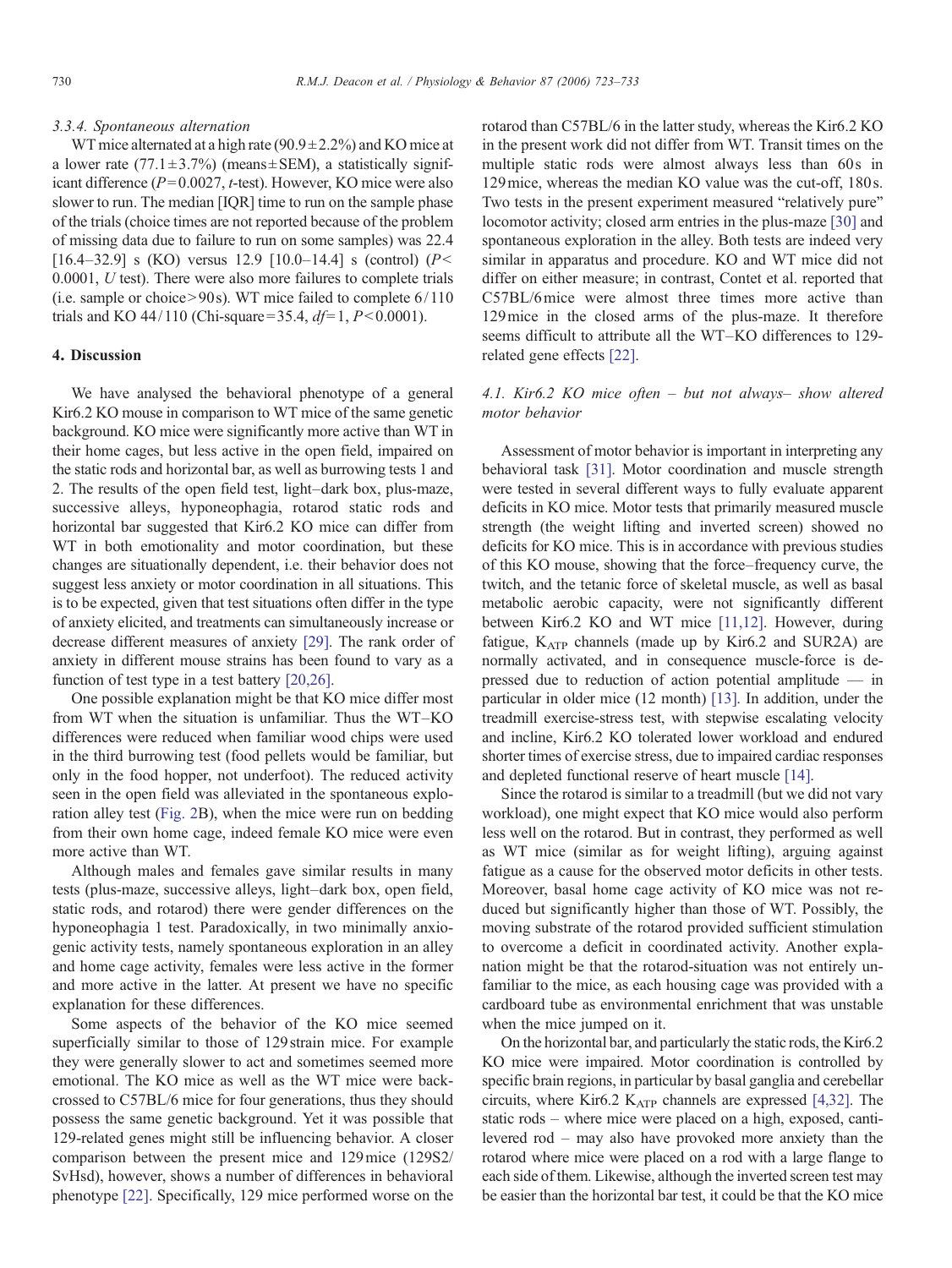were unaffected on the screen as it closely resembled the multiple bars of their home cage lids. All considered, the complex motor– behavioral phenotype of Kir6.2 KO mice is more likely to be caused by loss of central KATP channels in the brain, than by peripheral deficits due to loss of cardiac or skeletal muscle  $K_{ATP}$ channels. If the mice were suffering from peripherally induced muscle weakness their behavior would have been depressed across the whole spectrum of tests, not on the restricted number that was observed. A case in point is the rotarod versus the static rods; the former required the mice to run continuously for around 1min, the latter to walk 0.5m. Yet the KO mice were impaired on the static rods but not the rotarod which would have required much more energy expenditure.

# 4.2. Altered species-typical behavior of Kir6.2 KO mice in response to novelty

Species-typical behaviors such as nesting and burrowing were assessed, as these are sensitive to strain differences and lesions [\[22,27\].](#page-10-0) Kir6.2 KO mice, like hippocampal lesioned mice [\[27\]](#page-10-0) showed a strong impairment of food pellet burrowing, both early on in the series of tests (burrowing 1) and towards the end (burrowing 2). But unlike lesioned mice they made good nests. One explanation for this was that Nestlets were provided as part of the enriched housing, and were therefore familiar to the mice, whereas digging in food pellets had not hitherto been possible as these were always in the food hopper. Thus, KO mice may be more susceptible to novelty per se suppressing behavior. This also accords with the burrowing test 1 and 2 where the greatest difference from WT mice was on the initial 2h test rather than the overnight test, when they would have had time to adapt to the test conditions — although a ceiling effect on the WT overnight scores could also have been a factor. This familiarity hypothesis was strengthened by burrowing test 3, where the WT–KO burrowing difference was considerably reduced compared with burrow tests 1 or 2. In burrow test 3 the burrowing tube was filled with the wood chips that were routinely used for cage bedding, rather than food pellets, and the KO mice burrowed large amounts of them. Alternatively, burrowing may simply be a more sensitive test than nesting. Thus, altered species-typical behavior of Kir6.2 KO mice might indicate that they are differentially affected by novelty, perhaps due to a dysfunctional emotional response, or their deficit may rather be cognitive, due to difficulties in using or initiating new motor skills under novel conditions. Altered response to novelty depends on various neurotransmitter systems including dopamine [\[33\],](#page-10-0) thus deficits in motor plan switching could arise from basal ganglia dysfunction. However, the Kir6.2 KO mice did not show a clear hyperdopaminergic phenotype that is characterised by hyperactivity and impaired response habituation [\[34\],](#page-10-0) and striatal dopamine levels in the KO mouse were not different from WT [\[18\].](#page-10-0)

# 4.3. Kir6.2 KO mice are generally less active and show altered anxiety behavior

KO mice were less active in the open field test. This could have been due to either lower motility per se, or a secondary effect resulting from increased anxiety. This test was designed not to be unduly anxiety-provoking, as it was conducted in a grey apparatus of moderate size without supplementary lighting. Its primary purpose was to provide a general screen for any gross behavioral abnormalities, as recommended by other laboratories engaged in phenotyping [\[31,35\].](#page-10-0) Normal animals would be expected to show considerable locomotion, with relatively low levels of emotionally induced defaecation and urination, as indeed the WT mice did. Nevertheless, the novelty of the situation would be expected to be mildly anxiogenic, and in anxious mice this would inhibit activity. The KO mice were markedly less active on every measure of activity (latency to first rear, total rears, squares crossed), yet their defaecation and urination scores were not significantly higher than those of WT mice. This suggests that either the KO mice are fundamentally slower, rather than more anxious, than WT, or alternatively that the activity measures were more sensitive to anxiety than the defaecation/urination scores. Indeed, in the light–dark box, the defaecation scores in the KO mice were significantly higher. However, we cannot rule out the possibility that higher levels of emotional elimination of faeces or urine in KO mice were caused directly by altered autonomous control or organ function of the intestinal or urinary systems, both of which possess functional  $K_{ATP}$  channels [\[36,37\]](#page-10-0).

The spontaneous activity test in the alley assessed behavior in a novel environment, but anxiety was lowered to the absolute minimum by the alley being narrow, with home cage bedding on the floor. This was therefore a minimally anxiogenic "experimental crucis" for the interpretation of the other tests involving motor activity. KO and WT mice behaved similarly under such conditions, suggesting that the lower activity of KO mice in the other testing conditions was indeed not a primary motor deficit, but secondary to an altered response. The higher basal home cage activity of KO animals confirmed this interpretation. Decreased exploratory drive, or delayed decision-making, in novel or semi-novel situations (such as the spontaneous alternation testing) is an alternative interpretation.

To further assess a possible anxiety phenotype of Kir6.2 KO mice, more specific tests of anxiety were used. In the light–dark box, the KO mice were slower to enter the brightly lit area than WT, and also produced more faecal boli. Both results suggest KO had higher anxiety levels. However, the time spent in the dark was not significantly higher for KO mice. Also the number of entries into the light was lower for KO mice, so their increased latency to enter the light area could be interpreted as reflecting decreased activity, rather than increased anxiety. This ambiguity between decreased activity or increased anxiety also applies to transitions between alleys 1 and 2, which were lower for KO mice in the successive alleys test. KO mice spent less time on the more anxiogenic second alley, but again this could be interpreted as reflecting either lower basal activity or increased anxiety. Also, few WT mice ventured on to alley 2, so the test suffered from a partial floor effect.

On the elevated plus-maze, a mouse exhibiting a decrease in open arm entries or time would be considered to have an increased level of anxiety. However, the Kir6.2 KO mice spent a significantly longer time on the open arms than WT (see [Table 1\)](#page-4-0).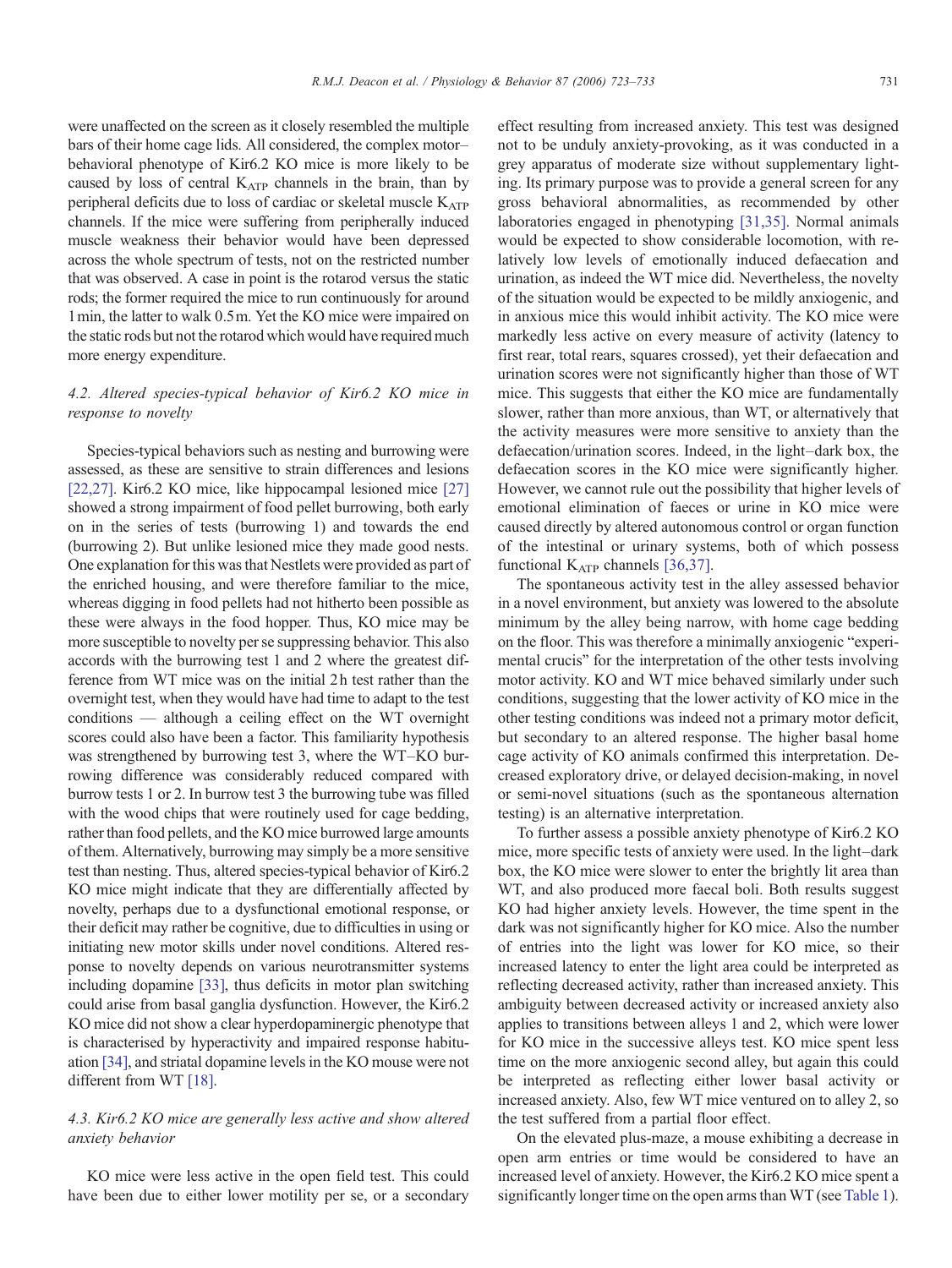Entries into closed arms of the plus-maze have been shown to reflect general locomotor activity rather than anxiety [\[30\]](#page-10-0). Kir6.2 KO mice did not differ from WT mice on this measure, suggesting their basal activity was not reduced (in accord with the spontaneous exploration alley test and home cage activity measurements). Observation of the KO mice revealed that unlike WT mice, which made stretch-attend movements towards the open arms, the KO mice simply stopped on the central square or the open arms, or even moved backwards. This might be due to anxiety-induced freezing, perhaps coupled with perceptual difficulties that inhibited their evaluation of the central area or open arms as aversive until they were completely on them. The plus-maze made in Marburg deliberately used clear acrylic walls to the closed arms, to decrease their attractiveness by increasing the light levels, as a previous test in Oxford using black opaque walls had encountered a floor effect, with few mice venturing out. Several mice either jumped or fell off the maze. This behavior might be interpreted as a panic reaction, a variant of anxiety [\[38\]](#page-10-0). The observed non-anxious behavioral 'baseline' was far from optimal and may explain why KO mice did not show consistent changes in emotionality in this test. Baselines on this ethologically based test are notoriously difficult to control.

The two hyponeophagia test results were notably different, with KO mice showing apparently increased neophobia for milk in a discrete food well, and decreased neophobia with scattered food. One possible reason is lower levels of exploratory behavior in the KO mice. However, the behavior of the mice towards the food was very different in the two tests. In the first test, when KO mice did find the food well they would generally wait a longer time than WT mice before properly drinking, and showed clear signs of anxiety such as approach–retreat behavior towards the well. The subjective impression was that these mice were genuinely anxious about drinking, not just slow to find the milk. It is also possible that any delay in finding food in a small, inescapable and unfamiliar environment would in itself lead to increased anxiety. By contrast, the behavior of KO mice in the cage with food scattered all over the floor was totally different; they almost instantly started to eat the food, and their behavior was remarkably similar to that of hippocampal lesioned animals [\[27\]](#page-10-0). The hyponeophagia tests epitomised the crucial nature of apparently small differences in test environment and procedure. One possible explanation might again relate to familiarity: the mice were normally fed small amounts of forage mix in their home cages, which was very similar to the chopped nuts which were offered, spread on the floor, in hyponeophagia 2. In hyponeophagia 1 on the other hand, the milk, and the discrete metal well it was presented in, were totally unfamiliar.

Spontaneous alternation was also slightly impaired in KO mice, but was still considerably greater than chance levels. Intra-septal injections of the  $K_{ATP}$  channel blocker glibenclamide has in contrast been shown to significantly enhance spontaneous alternation performance in the rat [\[39\]](#page-10-0). The number of failed trials was also greater in Kir6.2 KO than WT mice, consistent with the lower activity seen in other tests like the open field, so slowness on the trials that were successfully completed may at least partly explain the

alternation deficit. Further work would be necessary to test if the slight impairment of KO mice in this task was indeed due to a cognitive deficit.

# 4.4. How could  $K_{ATP}$  channel activity affect anxiety and motor behavior?

Taken together, in addition to altered anxiety behaviors, KO mice showed increased home cage activity but decreased activity in certain test situations, altered responses to novelty, and reduced motor coordination. These characteristics might be secondary to a primary change in emotionality. A number of neuronal circuits and neurotransmitter systems throughout the brain are involved in anxiety behavior, and a variety of transgenic animals have been demonstrated to display anxiety phenotypes — predominantly with manipulations affecting neurotransmitter receptors and transporters of the norepinephrine, serotonin, GABA, or CRH/HPA systems [\[38\]](#page-10-0). Due to their ubiquitous expression throughout the brain, Kir6.2-containing KATP channels are present in many of the key systems involved in anxiety. In these neurons, the lack of functional  $K_{ATP}$  channels could lead to more depolarized membrane potentials and increased electrical activity, which in turn would alter presynaptic transmitter release [\[4\]](#page-10-0).

# 5. Conclusion

The general functional roles of central and peripheral  $K_{ATP}$ channels under physiological conditions are still unclear.  $K_{ATP}$ channels are assumed to be mainly in the closed state under physiological control conditions and to become active only in response to metabolic stress, e.g. ischemia [\[9\]](#page-10-0). Accordingly, the here described general Kir6.2 KO mouse has been analysed predominantly under metabolic stress situations, but the altered basal behavioral phenotype was not described. Our findings suggest that KATP channels are partly activated under physiological conditions, at least at some point during development. However, since we analysed a general Kir6.2 KO mouse, with Kir6.2-containing  $K_{ATP}$  channels absent throughout all brain and peripheral tissues, it is not possible to identify the cellular substrates of the changed behavioral phenotype. This common problem of analysing general KO mice can ultimately only be overcome by developing tissue-specific models. Future studies and generation of tissue-specific KO mice might address a possible functional role of  $K_{ATP}$  channels in specific neuronal populations that influence anxiety and motor behavior. However, we do not exclude the possibility that peripheral  $K_{ATP}$ channels influenced behavior. Both, loss of central and peripheral KATP channels may contribute in concert to the observed phenotype.

# Acknowledgements

We thank N. Rawlins, J. Roeper and R.K.W. Schwarting for discussions and critical reading of the manuscript. RD was supported by the Wellcome Trust. BL was supported by a Royal Society Dorothy Hodgkin Fellowship and a Todd-Bird